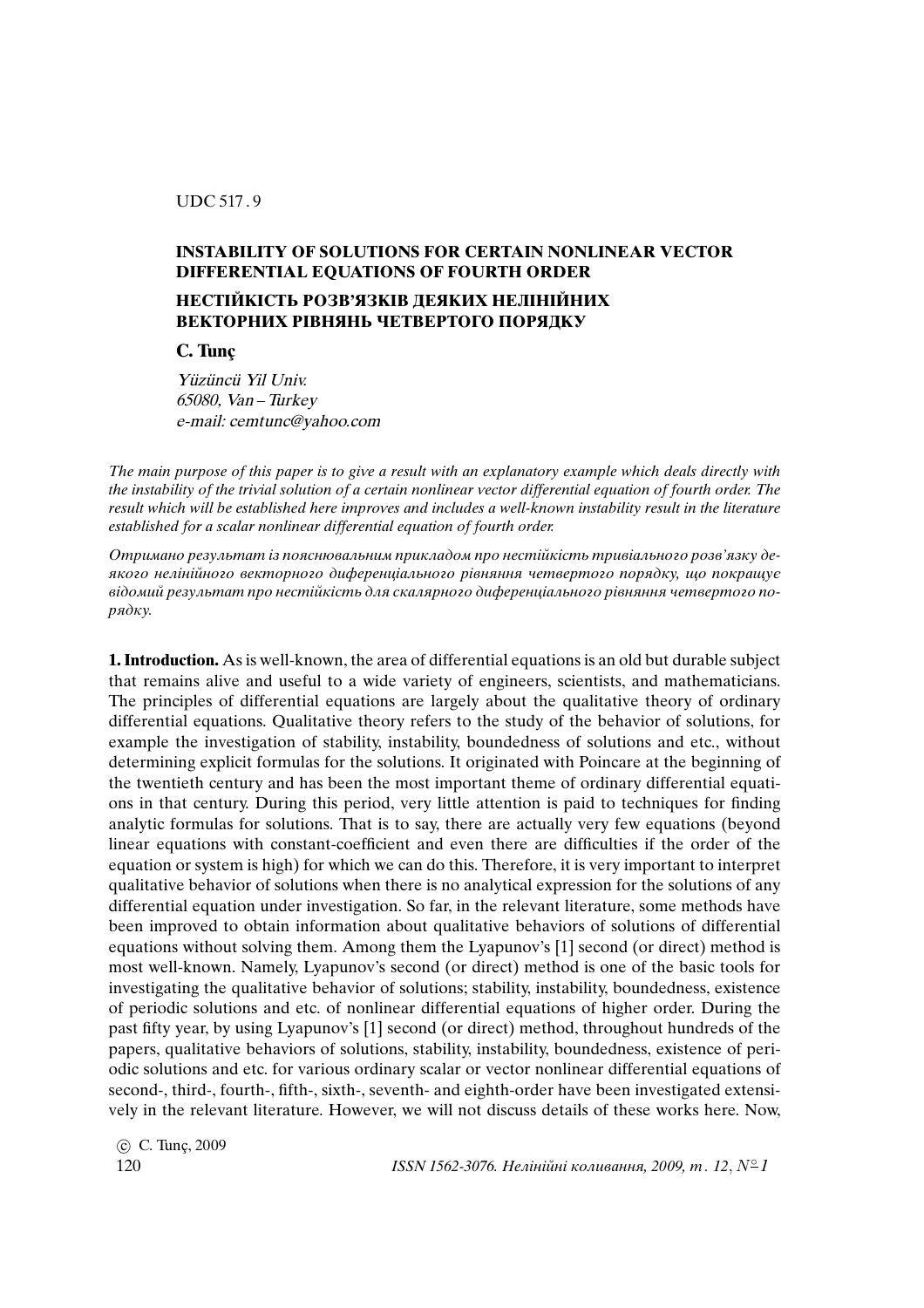we consider the constant-coefficient fourth order scalar differential equation

$$
x^{(4)} + a_1 \ddot{x} + a_2 \ddot{x} + a_3 \dot{x} + a_4 x = 0.
$$
 (1)

As we know from the qualitative theory of ordinary differential equations that the trivial solution of the equation (1) is unstable if the associated (auxiliary) equation

$$
\psi(r) = r^4 + a_1 r^3 + a_2 r^2 + a_3 r + a_4 = 0 \tag{2}
$$

has at the least one root with a positive real part. Naturally, the existence of such a root depends on (though not always on all of) the coefficients  $a_1, a_2, a_3$  and  $a_4$  of equation (2). The corresponding auxiliary equation (2) of equation (1) has no purely imaginary roots  $r = i\lambda$  ( $\lambda \neq 0$ ) if

$$
\mathcal{X}_1 \equiv \lambda^4 - a_2 \lambda^2 + a_4 \neq 0
$$

or if

$$
\mathcal{X}_2 \equiv a_1 \lambda^2 - a_3 \neq 0.
$$

Note that  $X_1$  may be rearranged in the form

$$
\mathcal{X}_1 = \left(\lambda^2 - \frac{1}{2}a_2\right)^2 + a_4 - \frac{1}{2}a_2^2
$$

so that  $\mathcal{X}_1 \neq 0$  holds if, for example,  $a_4 > \frac{1}{4}$  $\frac{1}{4}a_2^2$ . It is also easy to see that  $\mathcal{X}_2\neq 0$  will hold if

$$
a_1 a_3 < 0, \quad a_4 \neq 0,
$$

where the condition on  $a_4$  here being necessary in order to ensure that  $\lambda \neq 0$ . It should also be noted that it was shown in Ezeilo [2] that the existence of the relation  $a_4 > \frac{1}{4}$  $\frac{1}{4}a_2^2$  between the coefficients  $a_2$  and  $a_4$  of the equation (1) is a sufficient condition that guarantees that the trivial solution  $x = 0$  of the equation (1) is unstable. The above preamble is merely intended to give a background to the assumptions which play a dominant role in our treatment here and to give some indication of how these assumptions stand with respect to the Routh – Hurwitz criteria.

Now, the objective of this paper is to study the instability of the trivial solution  $X = 0$  of nonlinear vector differential equations of the form

$$
X^{(4)} + \Psi(\ddot{X})\ddot{X} + G\left(X, \dot{X}, \ddot{X}, \ddot{X}\right)\ddot{X} + \Theta(\dot{X}) + F(X) = 0,
$$
\n(3)

in which  $X \in \mathbb{R}^n$ ;  $\Psi$  and G are continuous  $(n \times n)$ -symmetric matrix-valued functions for the variables indicated explicitly;  $\Theta : \mathbb{R}^n \to \mathbb{R}^n$ ,  $F : \mathbb{R}^n \to \mathbb{R}^n$  and  $\Theta(0) = F(0) = 0$ , and it is also supposed that the functions  $\Theta$  and F are continuous for all  $X, \dot{X} \in \mathbb{R}^n$ , respectively. In this case, the equation (3) can be rewritten as

$$
\dot{X} = Y, \quad \dot{Y} = Z, \quad \dot{Z} = W,
$$
  
\n
$$
\dot{W} = -\Psi(Z)W - G(X, Y, Z, W)Z - \Theta(Y) - F(X),
$$
\n(4)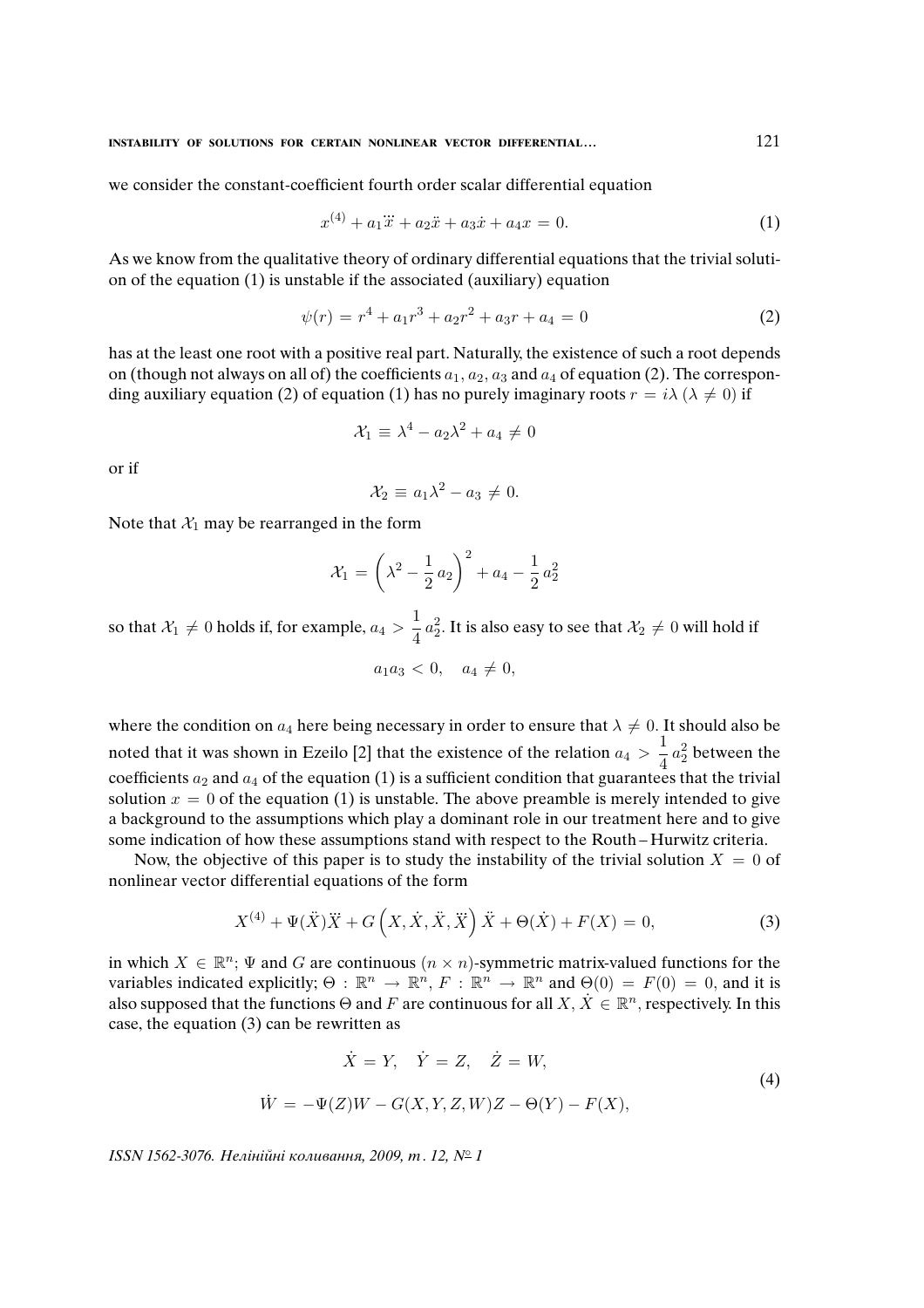which was obtained by taking  $\dot{X} = Y, \ddot{X} = Z, \dddot{X} = W$  in the equation (3). Now, let  $J(\Psi(Z) Z | Z)$ ,  $J_{\Theta}(Y)$  and  $J_{F}(X)$ , respectively, denote the linear operators from the matrix  $\Psi(Z)$  and vectors  $\Theta(Y)$  and  $F(X)$  to the matrices

$$
J(\Psi(Z)Z|Z) = \left(\frac{\partial}{\partial z_j} \sum_{k=1}^n \psi_{ik} z_k\right) = \Psi(Z) + \left(\sum_{k=1}^n \frac{\partial \psi_{ik}}{\partial z_j} z_k\right),
$$
  

$$
J_{\Theta}(Y) = \left(\frac{\partial \theta_i}{\partial y_j}\right), \quad J_F(X) = \left(\frac{\partial f_i}{\partial x_j}\right), \quad i, j = 1, 2, ..., n,
$$

where  $(x_1, x_2, \ldots, x_n)$ ,  $(y_1, y_2, \ldots, y_n)$ ,  $(z_1, z_2, \ldots, z_n)$ ,  $(\psi_{ik})$ ,  $(\theta_1, \theta_2, \ldots, \theta_n)$  and  $(f_1, f_2, \ldots, f_n)$ are components of  $X, Y, Z, \Psi, \Theta$  and F, respectively. Furthermore, it is also assumed throughout this paper that  $F(X)$  and  $\Theta(\dot{X})$  are gradient vector fields and the matrices  $J_F(X)$ ,  $J_{\Theta}(Y)$  and  $J(\Psi(Z) Z|Z)$  exist and are symmetric and continuous.

It is also worth mentioning that although a substantial amount of results have been published with regard to stability of certain nonlinear differential equations of fourth order, comparatively only a few results have been published which deal directly with the instability of solutions of certain differential equations of fourth order. In particular, one can refer to the book of Reissig et al. [3] as a survey for some papers published on the stability of solutions of certain differential equations of fourth order and the papers of Ezeilo [2, 4, 5], Lu and Liao [6], Sadek [7], Skrapek [8], Tiryaki [9], Tunç  $[10-12]$ , C. Tunç and E. Tunc [13] and references cited there for some investigations performed on the instability of solutions of certain fourth order linear and nonlinear differential equations. Now, to the best of our knowledge, so far in the relevant literature, the papers performed on the instability of solutions scalar differential equations of fourth order can be summarized as follows. First, in 1978, Ezeilo [2] has carried out a work on the instability of the trivial solution of the fourth-order scalar differential equation

$$
x^{(4)} + a_1\ddot{x} + a_2\ddot{x} + a_3\dot{x} + f(x) = 0.
$$

In 1979, Ezeilo [4] also extended his aforementioned instability result in [2] to a much more general scalar differential equation given by

$$
x^{(4)} + a_1 \ddot{x} + h(x, \dot{x}, \ddot{x}, \ddot{x}) \ddot{x} + g(x) \dot{x} + f(x) = 0.
$$

Later, in 1988, Tiryaki [9] interested in a fourth-order nonlinear scalar differential equation of the form

$$
x^{(4)} + \psi(\ddot{x})\ddot{x} + \phi(\dot{x})\ddot{x} + \theta(\dot{x}) + f(x) = 0.
$$
 (5)

Under specified conditions imposed on the functions  $\psi$ ,  $\phi$ ,  $\theta$  and f, he established sufficient conditions that guarantee the instability of the trivial solution of the equation (5). After that, in 1980, Skrapek [8] considered fourth-order scalar differential equations of the form

$$
x^{(4)} + f(x, \dot{x}, \ddot{x}, \dddot{x}) = 0.
$$

He studied hypotheses on the function  $f$  for which the zero solution of the above fourth-order differential equation is unstable. Similarly, in 1993 by help of Lyapunov's second method, Lu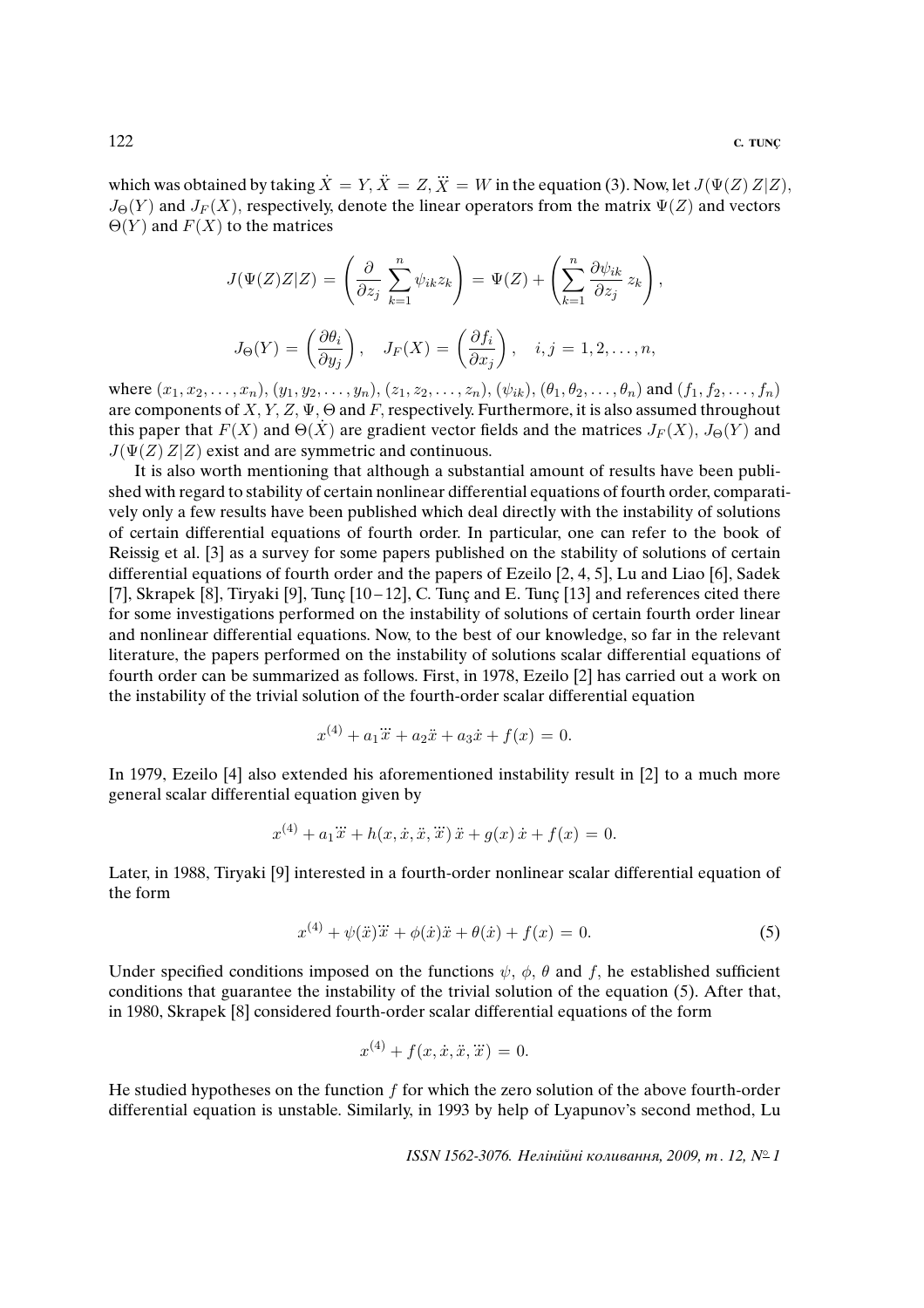and Liao [6] gave some sufficient conditions for the instability of solutions of a general fourthorder linear scalar differential equation with variable coefficient, at least one of the characteristic roots of which has positive real part. Finally, in 2000, Ezeilo [5] discussed a similar problem for the scalar differential equations

$$
x^{(4)} + \psi(\ddot{x})\dddot{x} + g(x, \dot{x}, \ddot{x}, \dddot{x})\ddot{x} + \theta(\dot{x}) + f(x) = 0,
$$
\n(6)

$$
x^{(4)} + a_1 \ddot{x} + g(x, \dot{x}, \ddot{x}, \dddot{x}) \ddot{x} + h(x)\dot{x} + f(x, \dot{x}, \ddot{x}, \dddot{x}) = 0,
$$
 (7)

and

$$
x^{(4)} + p(\ddot{x}, \ddot{x}) + q(x, \dot{x}, \ddot{x}, \dddot{x})\ddot{x} + a_3\dot{x} + a_4x = 0,
$$
\n(8)

respectively, where  $a_1$ ,  $a_3$  and  $a_4$  are constants.

Now, with respect to our observations in the literature, so far instability of solutions of nonlinear vector differential equations of the form (3) was not investigated in the relevant literature, except for its scalar version, differential equation (6). It should also be clarified that nearly throughout all of the papers just stated above it was taken into consideration Krasovskii's criterion (see Krasovskii [14]) as a fundamental criterion through the proofs, and the Lyapunov's [1] second (or direct) method has been used as a basic tool to prove the results established there. In this paper, in view of Krasovskii's criterion [14], we use the same method to verify our main result. The motivation for the present paper has been inspired basically by the paper of Ezeilo [5] and that just mentioned above. It is worth mentioning that all the papers mentioned above do not contain an example on the topic. However, our main result includes an explanatory example.

Throughout this paper, the symbol  $\langle X, Y \rangle$  is used to denote the usual scalar product in  $\mathbb{R}^n$ for given any X, Y in  $\mathbb{R}^n$ , that is,  $\langle X, Y \rangle = \sum_{n=1}^{\infty}$  $\frac{i=1}{i}$  $x_iy_i$ , thus  $||X||^2 = \langle X, X \rangle$ . It is also well-known that a real symmetric matrix  $A = (a_{ij}), i, j = 1, 2, ..., n$ , is said to be positive definite if and only if the quadratic form  $X^T$  AX is positive definite, where  $X \in \mathbb{R}^n$  and  $X^T$  denotes the transpose of  $X$  (see Bellman [15]).

**2. Main result.** Actually, we prove the following theorem.

**Theorem.** Assume that the function G and the functions  $\Psi$ ,  $\Theta$  and F in equation (3), respectively, are continuous and continuously differentiable, and there exist constants  $a_1$  and  $a_2$  such that the following conditions are satis*fi*ed:

$$
\Psi, G, J_{\Theta} \quad \text{and} \quad J_F \quad \text{are symmetric such that} \quad \frac{\partial \psi_{ij}}{\partial z_k} = \frac{\partial \psi_{ik}}{\partial z_j}, \quad i, j, k = 1, 2, \dots, n;
$$

$$
F(X) \neq 0 \quad \text{if} \quad X \neq 0, \quad \lambda_i(\Psi(Z)) \geq a_1 > 0, \quad \lambda_i(G(X, Y, Z, W)) \leq a_2
$$

and

$$
\lambda_i(J_F(X)) > \frac{1}{4}a_2^2, \quad i = 1, 2, \dots, n,
$$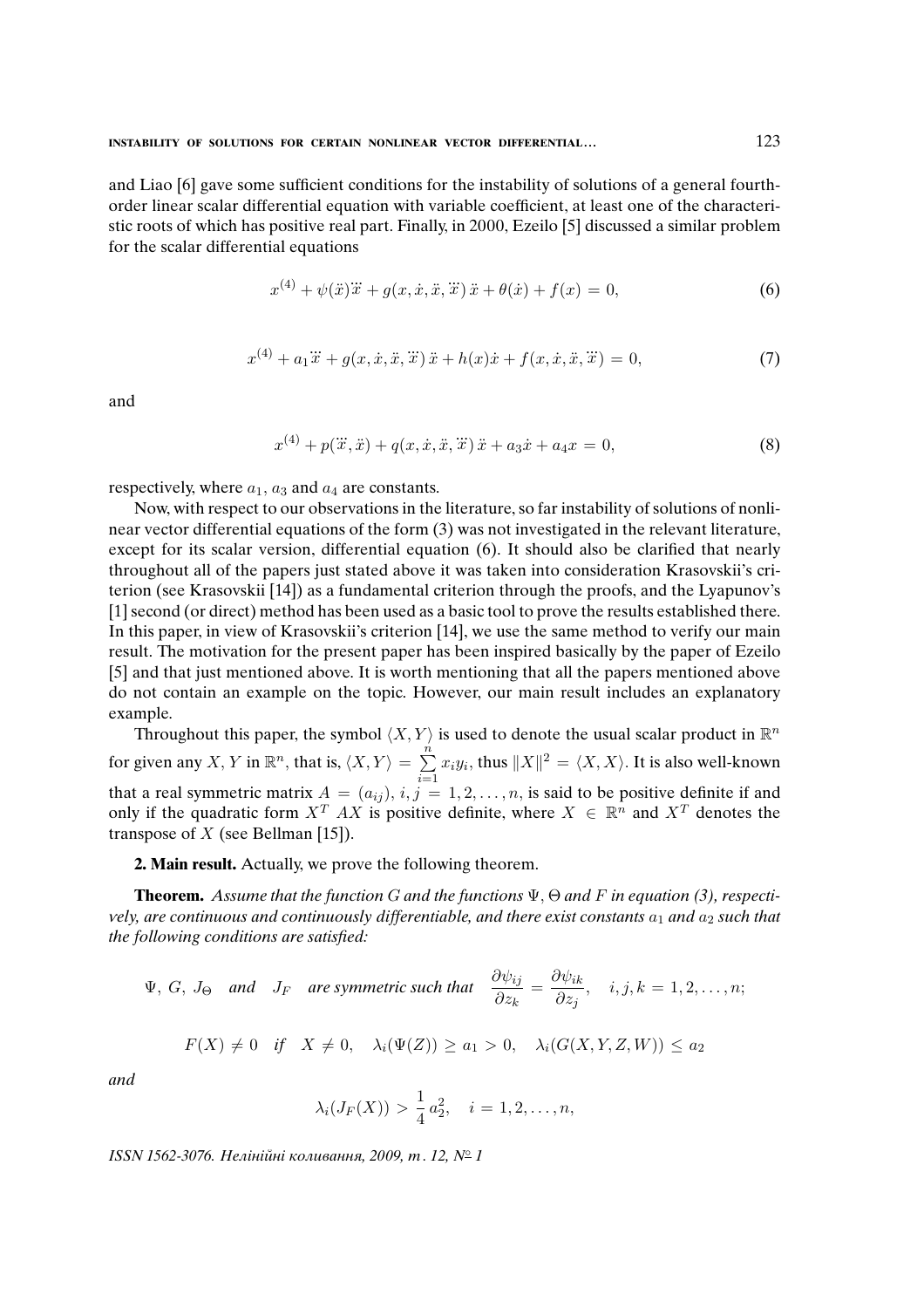for all  $X, Y, Z, W \in \mathbb{R}^n$ , where  $\lambda_i(J_F(X))$  and  $\lambda_i(G(X, Y, Z, W)), i = 1, 2, ..., n$ , are eigenvalues of  $G(X, Y, Z, W)$  and  $J_F(X)$ .

Then the trivial solution  $X = 0$  of equation (3) is unstable.

**Remark 1.** In order to prove the above theorem, it will suffice, see Krasovskii [14], to show that there exists a continuous Lyapunov function  $V = V(X, Y, Z, W)$  which has the following Krasovskii properties:

(K<sub>1</sub>) In every neighborhood of (0, 0, 0, 0) there exists a point (ξ, η, ζ, μ) such that  $V(\xi, \eta, \zeta, \mu) > 0;$ 

 $(K_2)$  the time derivative  $\dot{V} = \frac{d}{dt}$  $\frac{d}{dt}V(X, Y, Z, W)$  along solution paths of the system (4) is positive semi-definite;

 $(K_3)$  the only solution  $(X, Y, Z, W) = (X(t), Y(t), Z(t), W(t))$  of the system (4) which satisfies  $\dot{V} = 0$  ( $t \ge 0$ ) is the trivial solution (0, 0, 0, 0).

**Remark 2.** It should be clarified that there is no restriction on the eigenvalues of the matrix  $J_{\Theta}(Y)$  obtained from  $\Theta(Y)$ .

**Remark 3.** Our result includes and improves the result of Ezeilo [5], which was established on the instability of zero solution of equation (6).

**Proof.** For the proof of the theorem, we define a Lyapunov function  $V = V(X, Y, Z, W)$ given by

$$
V = a_2 \langle Y, Z \rangle + \langle W, Z \rangle + \langle F(X), Y \rangle + \int_0^1 \langle \Theta(\sigma Y), Y \rangle \, d\sigma + \int_0^1 \langle \Psi(\sigma Z) Z, Z \rangle \, d\sigma. \tag{9}
$$

Observe that  $V(0, 0, 0, 0) = 0$ . Indeed, in view of the assumptions of the theorem, we also have that

$$
V(0,0,\varepsilon,\varepsilon) = \langle \varepsilon, \varepsilon \rangle + \int_{0}^{1} \langle \Psi(\sigma \varepsilon) \varepsilon, \varepsilon \rangle d\sigma \ge \langle \varepsilon, \varepsilon \rangle + \int_{0}^{1} \langle a_1 \varepsilon, \varepsilon \rangle d\sigma =
$$
  

$$
= \langle \varepsilon, \varepsilon \rangle \frac{1}{2} a_1 \langle \varepsilon, \varepsilon \rangle = ||\varepsilon||^2 + \frac{1}{2} a_1 ||\varepsilon||^2 > 0
$$

for all arbitrary  $\varepsilon \neq 0, \varepsilon \in \mathbb{R}^n$ , which verifies the property  $(K_1)$ . Next let  $(X, Y, Z, W) =$  $= (X(t), Y(t), Z(t), W(t))$  be an arbitrary solution of the system (4). In view of the function (9) and the system (4), a straightforward calculation gives that

$$
\dot{V} = \frac{d}{dt} V(X, Y, Z, W) = a_2 \langle Z, Z \rangle + \langle W, W \rangle + a_2 \langle Y, W \rangle - \langle G(X, Y, Z, W)Z, Z \rangle +
$$

$$
+ \langle J_F(X)Y, Y \rangle - \langle \Psi(Z)W, Z \rangle - \langle \Theta(Y), Z \rangle +
$$

$$
+ \frac{d}{dt} \int_0^1 \langle \Theta(\sigma Y), Y \rangle d\sigma + \frac{d}{dt} \int_0^1 \langle \Psi(\sigma Z)Z, Z \rangle d\sigma. \tag{10}
$$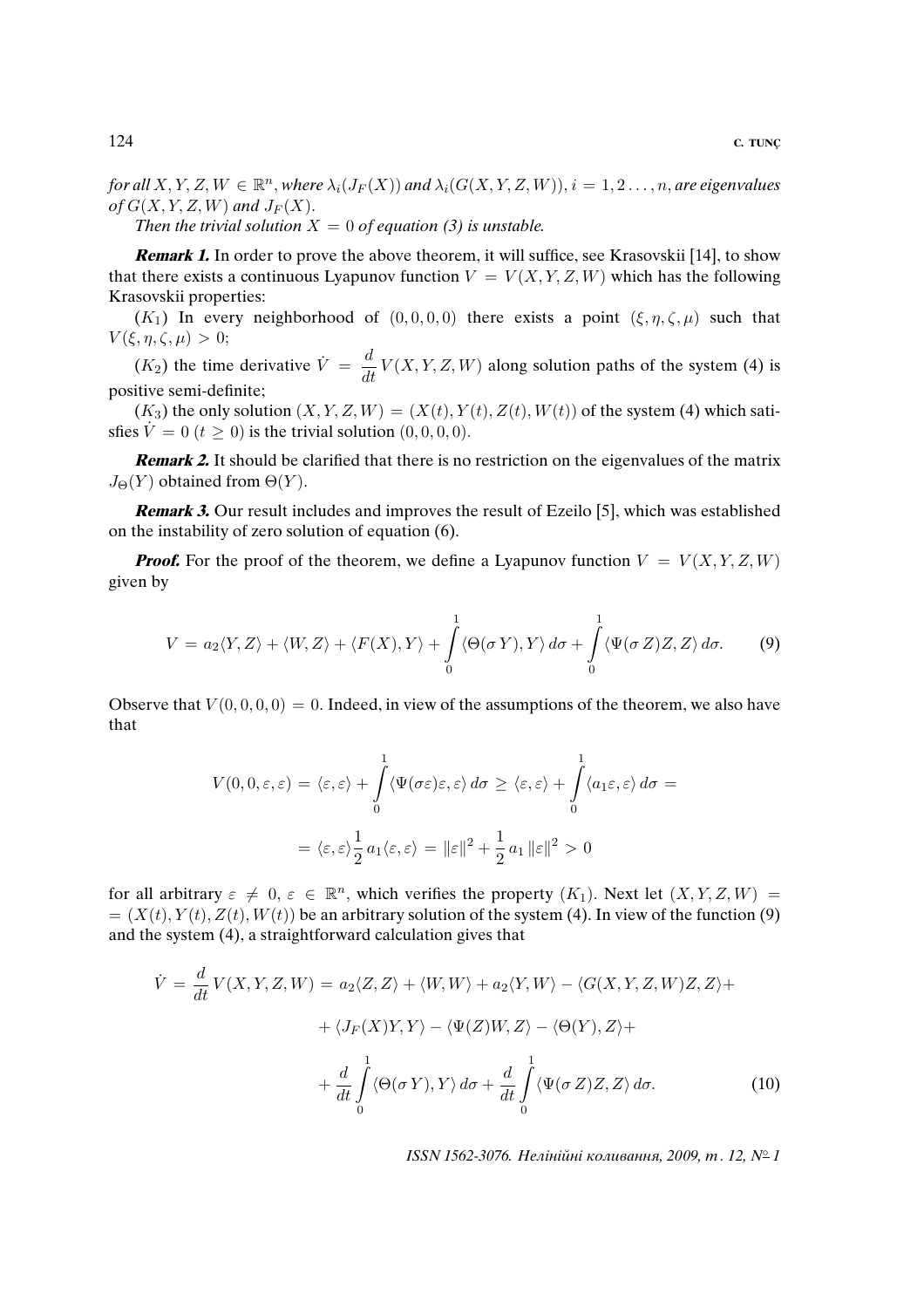Now, recall that

$$
\frac{d}{dt} \int_{0}^{1} \langle \Theta(\sigma Y), Y \rangle d\sigma = \int_{0}^{1} \sigma \langle J_{\Theta}(\sigma Y)Z, Y \rangle d\sigma + \int_{0}^{1} \langle \Theta(\sigma Y), Z \rangle d\sigma =
$$
\n
$$
= \int_{0}^{1} \sigma \frac{\partial}{\partial \sigma} \langle \Theta(\sigma Y), Z \rangle d\sigma + \int_{0}^{1} \langle \Theta(\sigma Y), Z \rangle d\sigma =
$$
\n
$$
= \sigma \langle \Theta(\sigma Y), Z \rangle|_{0}^{1} = \langle \Theta(Y), Z \rangle \tag{11}
$$

and

$$
\frac{d}{dt} \int_{0}^{1} \langle \Psi(\sigma Z)Z, Z \rangle d\sigma = \int_{0}^{1} \langle \Psi(\sigma Z)Z, W \rangle d\sigma + \int_{0}^{1} \langle \sigma J(\Psi(\sigma Z)Z | \sigma Z) W, Z \rangle d\sigma =
$$
\n
$$
= \int_{0}^{1} \langle \Psi(\sigma Z)Z, W \rangle d\sigma + \int_{0}^{1} \sigma \langle J(\Psi(\sigma Z)Z | \sigma Z)Z, W \rangle d\sigma =
$$
\n
$$
= \int_{0}^{1} \langle \Psi(\sigma Z)Z, W \rangle d\sigma + \int_{0}^{1} \sigma \frac{\partial}{\partial \sigma} \langle \Psi(\sigma Z)Z, W \rangle d\sigma =
$$
\n
$$
= \sigma \langle \Psi(\sigma Z)Z, W \rangle|_{0}^{1} = \langle \Psi(Z)Z, W \rangle.
$$
\n(12)

Collecting the estimates (11) and (12) into (10), we get

$$
\dot{V} = a_2 \langle Z, Z \rangle + \langle W, W \rangle + a_2 \langle Y, W \rangle - \langle G(X, Y, Z, W)Z, Z \rangle + \langle J_F(X)Y, Y \rangle. \tag{13}
$$

In view of the assumption

$$
\lambda_i(G(X, Y, Z, W)) \le a_2
$$

of the theorem, it follows for the terms

$$
a_2\langle Z,Z\rangle - \langle G(X,Y,Z,W)Z,Z\rangle,
$$

which are contained in (13), that

$$
a_2\langle Z,Z\rangle - \langle G(X,Y,Z,W)Z,Z\rangle \ge a_2\langle Z,Z\rangle - a_2\langle Z,Z\rangle = 0. \tag{14}
$$

Hence, by using (14), we have

$$
\dot{V} \ge \langle W, W \rangle + \langle Y, a_2 W \rangle + \langle J_F(X)Y, Y \rangle \ge
$$
  
 
$$
\ge \langle W, W \rangle - |a_2| \|Y\| \|W\| + \langle J_F(X)Y, Y \rangle.
$$
 (15)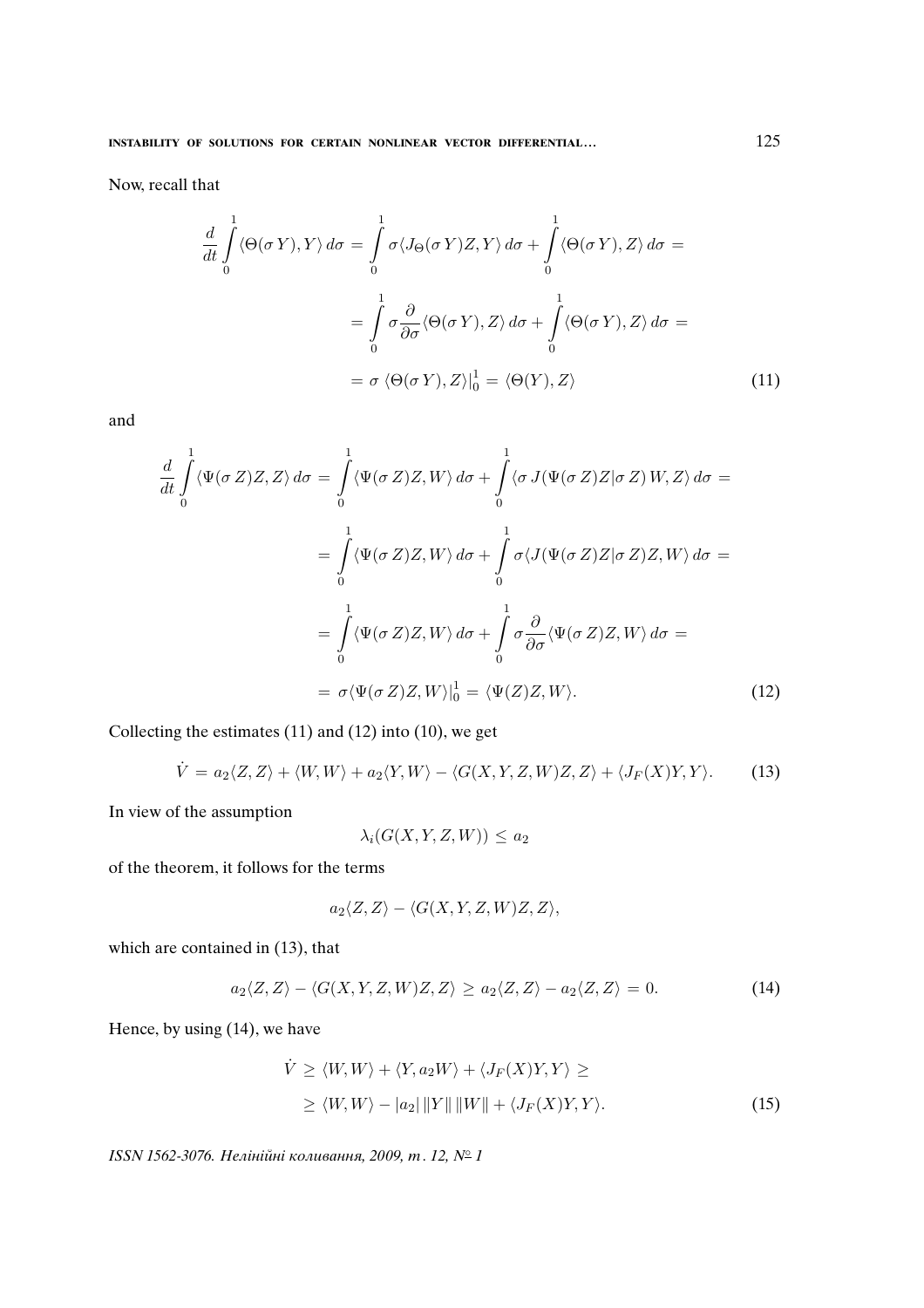In view of (15), the assumption  $\lambda_i(J_F(X)) > \frac{1}{4}$  $\frac{1}{4}a_2^2$  of the theorem, we conclude that

$$
\dot{V} \ge \left\| W + \frac{1}{2} a_2 Y \right\|^2 + \langle J_F(X)Y, Y \rangle - \frac{1}{4} a_2^2 \langle Y, Y \rangle \ge
$$
  
 
$$
\ge \langle J_F(X)Y, Y \rangle - \frac{1}{4} a_2^2 \langle Y, Y \rangle \ge 0.
$$

Now, it is clear that

$$
\dot{V}(0,0,0,W) = \langle W, W \rangle = ||W||^2 \ge 0.
$$

Hence, the above discussion shows that the function  $\dot{V}$  is positive semi-definite. This case verifies the property  $(K_2)$ . Next, let  $(X(t), Y(t), Z(t), W(t))$  be an arbitrary solution of the system (3). We observe from the previous estimate of  $\dot{V}$  in (13) that  $\dot{V} = 0, t \ge 0$ , necessarily implies that  $Y(t) = 0$  for all  $t \ge 0$  and, therefore, also that  $X = \xi$  (a constant vector). In its turn this implies that

$$
X = \xi, \quad Y = \dot{X}, \quad Z = \dot{Y} = 0, \quad W = \dot{Z} = 0 \quad \text{for all} \quad t \ge 0.
$$

The substitution of the estimates  $X = \xi$ ,  $Y = \dot{X}$ ,  $Z = \dot{Y} = 0$ ,  $W = \dot{Z} = 0$  for all  $t \ge 0$  into the system (4) leads to the result  $F(\xi) = 0$  which, by the assumption of the theorem, implies (only) that  $\xi = 0$ . Thus  $\dot{V} = 0, t \ge 0$ , implies that

$$
X = Y = Z = W = 0 \quad \text{for all} \quad t \ge 0.
$$

Hence the property of  $(K_3)$  holds for the function V.

The theorem is thereby established.

**Example.** As a special case of the system (4), let us choose, for the case  $n = 4$ ,  $\Psi$ ,  $G$ ,  $\Theta$  and  $F$  that appeared in the system (4) to be the following:

$$
\Psi(Z) = \begin{bmatrix} 1 + z_1^2 & 0 & 0 & 0 \\ 0 & 1 + z_2^2 & 0 & 0 \\ 0 & 0 & 1 + z_3^2 & 0 \\ 0 & 0 & 0 & 1 + z_4^2 \end{bmatrix},
$$

$$
G(X, Y, Z, W) = \begin{bmatrix} 1 - x_1^2 - y_1^2 - z_1^2 - w_1^2 & 0 & 0 & 0 \\ 0 & 2 & 0 & 0 & 0 \\ 0 & 0 & 2 - \frac{2}{1 + x_3^2 + z_3^4} & 0 \\ 0 & 0 & 0 & \frac{1}{2} - \frac{3}{2 + y_4^2 + z_4^2 + w_4^4} \end{bmatrix},
$$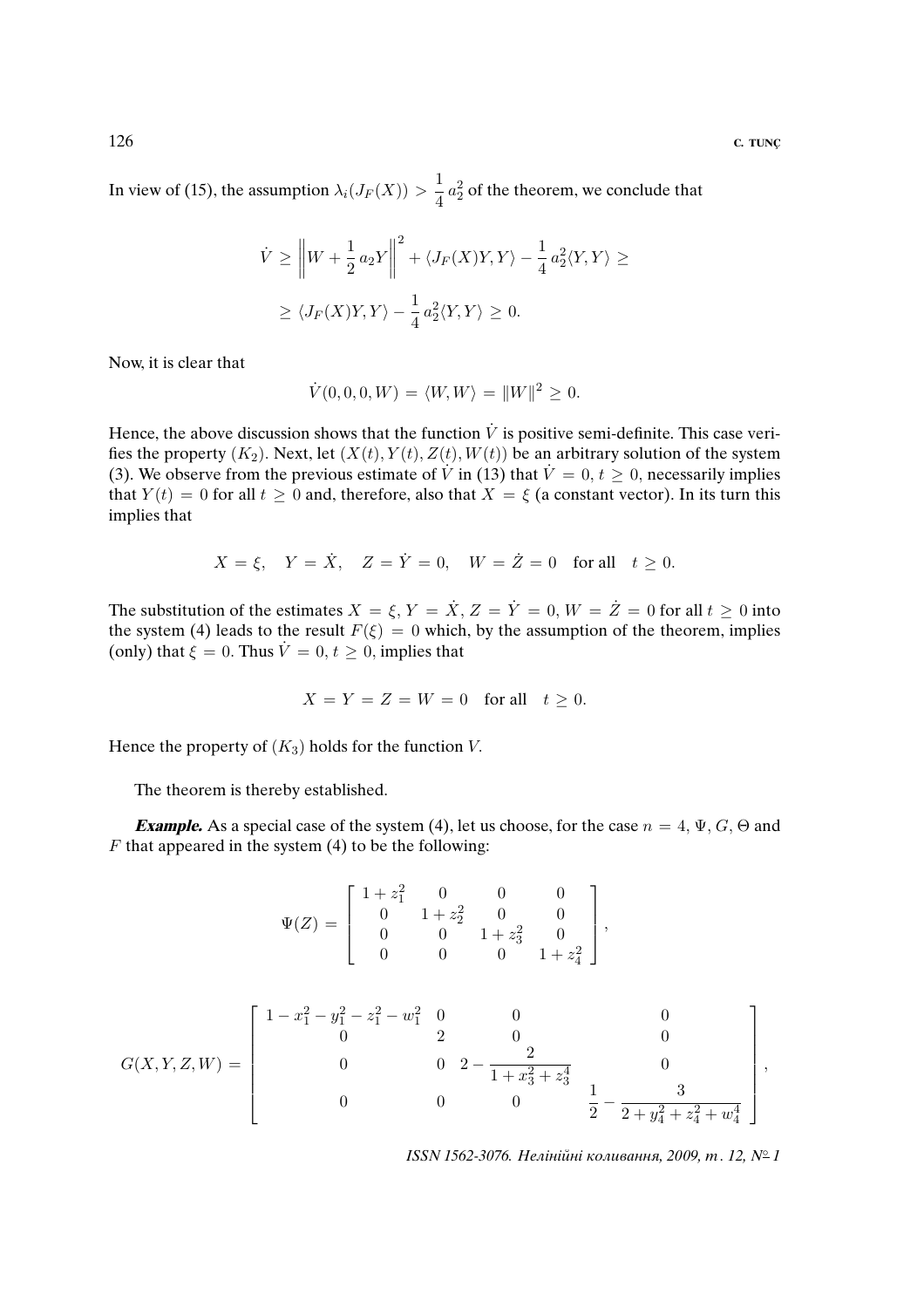$$
\Theta(Y) = \begin{bmatrix} 2y_1 + y_1^3 + y_1^5 \\ y_2 + \frac{1}{3}y_2^3 \\ 3y_3 + \frac{1}{5}y_3^5 \\ 2y_4 + \frac{1}{3}y_4^3 \end{bmatrix},
$$

and

$$
F(X) = \begin{bmatrix} 3x_1 + \frac{1}{3}x_1^3 \\ 2x_2 + \frac{1}{6}x_2^3 \\ 4x_3 + x_3^3 \\ 5x_4 + \frac{1}{3}x_4^3 \end{bmatrix}.
$$

Then, clearly, eigenvalues of the matrix  $\Psi(Z)$  are

$$
\lambda_1(\Psi(Z)) = 1 + z_1^2, \quad \lambda_2(\Psi(Z)) = 1 + z_2^2, \quad \lambda_3(\Psi(Z)) = 1 + z_3^2, \quad \lambda_4(\Psi(Z)) = 1 + z_4^2.
$$

Trivially,

$$
\lambda_i(\Psi(Z)) \ge 1 = a_1 > 0, \quad i = 1, 2, \dots, 4.
$$

Next, observe that

$$
\lambda_1(G(X, Y, Z, W)) = 1 - x^2 - y^2 - z^2 - w^2 \le 1, \quad \lambda_2(G(X, Y, Z, W)) = 2,
$$
  

$$
\lambda_3(G(X, Y, Z, W)) = 2 - \frac{2}{1 + x^2 + z^4} \le 2,
$$
  

$$
\lambda_4(G(X, Y, Z, W)) = \frac{1}{2} - \frac{3}{2 + y^2 + z^2 + w^2} \le \frac{1}{2}.
$$

Thus, one can choose  $\lambda_i(G(X, Y, Z, W)) \le a_2 = 2, i = 1, 2, \ldots, 4$ . Similarly, it follows that  $J_{\Theta}(Y)$  is a symmetric matrix, namely,

$$
J_{\Theta}(Y) = \left[\begin{array}{cccc} 2+3y_1^2+5y_1^4 & 0 & 0 & 0 \\ 0 & 1+y_2^2 & 0 & 0 \\ 0 & 0 & 3+y_3^4 & 0 \\ 0 & 0 & 0 & 2+y_4^2 \end{array}\right],
$$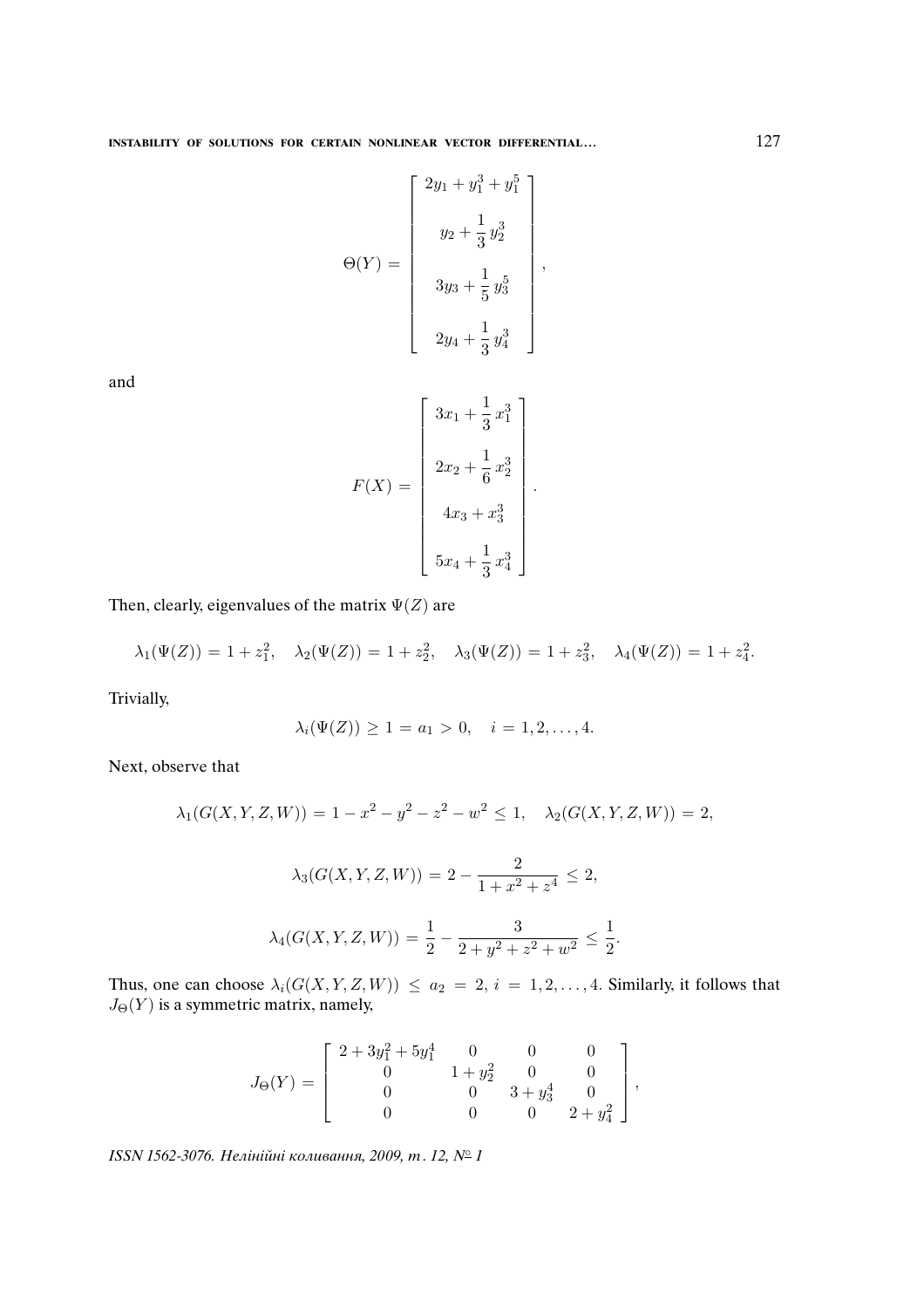.

hence it is readily verified that  $J_{\Theta}(Y)$  is a symmetric matrix. Now, the derivative of the function  $F(X)$  gives that

$$
J_F(X) = \begin{bmatrix} 3 + x_1^2 & 0 & 0 & 0 \\ & & 2 + \frac{1}{2}x_2^2 & 0 & 0 \\ & 0 & 0 & 4 + 3x_3^2 & 0 \\ & 0 & 0 & 0 & 5 + x_4^2 \end{bmatrix}
$$

Hence,

$$
\lambda_1(J_F(X)) = 3 + x_1^2 \ge 3 > 0, \quad \lambda_2(J_F(X)) = 2 + \frac{1}{2}x_2^2 \ge 2 > 0,
$$
  

$$
\lambda_3(J_F(X)) = 4 + 3x_3^2 \ge 4 > 0, \quad \lambda_3(J_F(X)) = 5 + 3x_4^2 \ge 5 > 0.
$$

Thus

$$
\lambda_i(J_F(X)) \geq 2, \quad i=1,2,\ldots,4.
$$

Therefore, it can be concluded from the above discussion that

$$
\lambda_i(J_F(X)) - \frac{1}{4}a_2^2 = \lambda_i(J_F(X)) - 1 > 0, \quad i = 1, 2, \dots, 4.
$$

Thus all the conditions of the theorem are satisfied.

**Acknowledgement.** I would like to express my sincere gratitude to the anonymous referee for his/her very sensitive corrections, comments and suggestions on this paper.

- 1. Lyapunov A. M. Stability of motion. London: Acad. Press, 1966.
- 2. Ezeilo J. O. C. An instability theorem for a certain fourth order differential equation // Bull. London Math. Soc. — 1978. — **10**, № 2. — P. 184 – 185.
- 3. Reissig R., Sansone G., Conti R. Non-linear differential equations of higher order. Leyden: Noordhoff Int. Publ., 1974.
- 4. Ezeilo J. O. C. Extension of certain instability theorems for some fourth and fifth order differential equations // Atti Accad. naz. Lincei. Rend. Cl. sci. fis., mat. e natur. — 1979. — **8**, № 4. — P. 239 – 242.
- 5. Ezeilo J. O. C. Further instability theorems for some fourth order differential equations // J. Niger. Math. Soc.  $-2000. -19. -19. -17.$
- 6. Lu D., Liao Z. H. Instability of solution for the fourth order linear differential equation with varied coefficient // Appl. Math. and Mech. — 1993. — **14**, № 5. — P. 481 – 497.
- 7. Sadek A. I. Instability results for certain systems of fourth and fifth order differential equations // Appl. Math. Comput. — 2003. — **145**, № 2 – 3. — P. 541 – 549.
- 8. Skrapek W.A. Instability results for fourth-order differential equations // Proc. Roy. Soc. Edinburgh A. 1980. — **85**, № 3 – 4. — P. 247 – 250.
- 9. Tiryaki A. Extension of an instability theorem for a certain fourth order differential equation // Bull. Inst. Math. Acad. Sinica. — 1988. — **16**, № 2. — P. 163 – 165.
- 10. Tunc<sub>c</sub> C. An instability theorem for a certain vector differential equation of the fourth order // J. Inequalit. Pure and Appl. Math.  $- 2004. - 5$ , № 1.  $- P. 1 - 5$ .